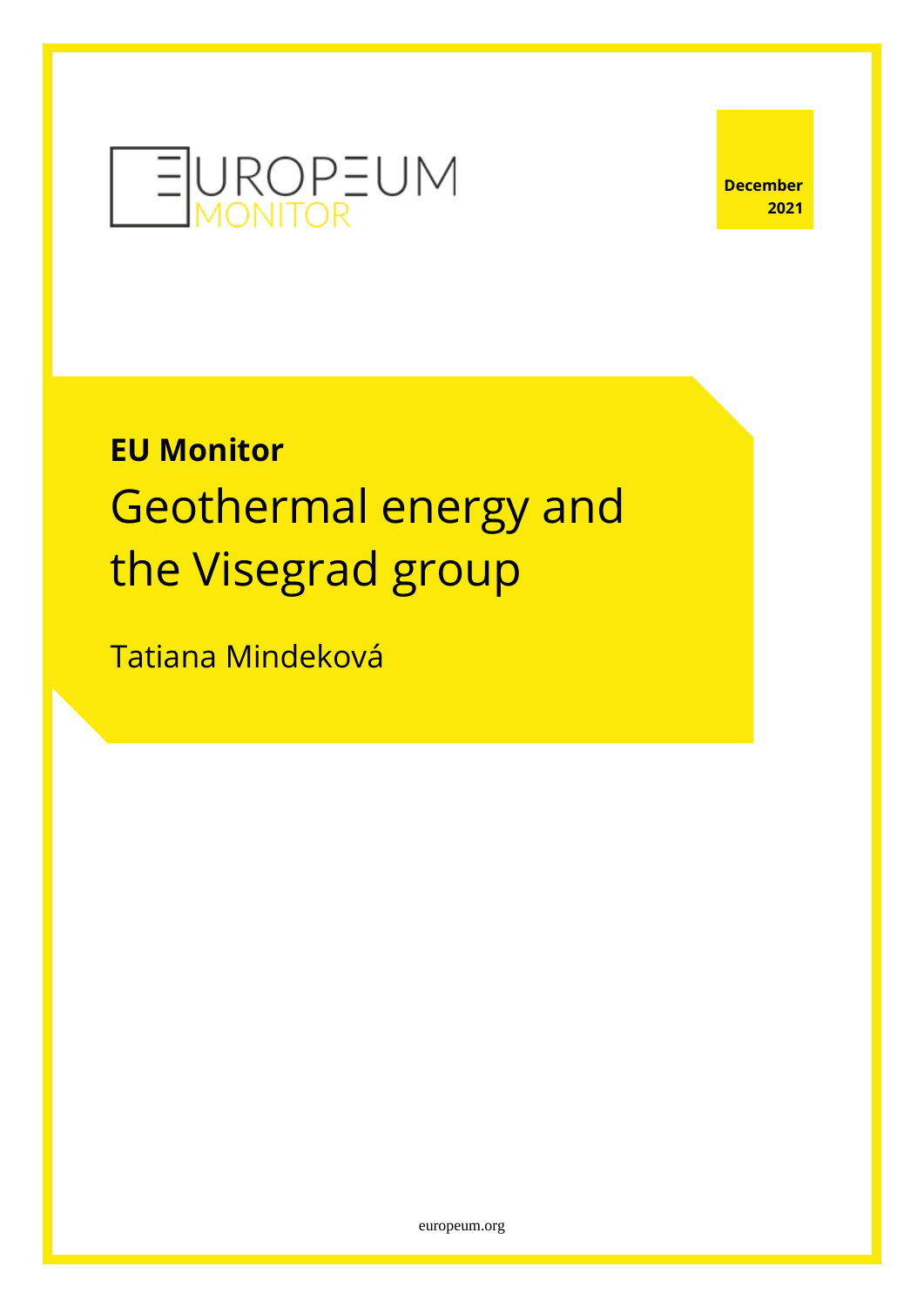#### **Contents**

#### Summary

While the calls for the utilisation of renewable wind and solar energy to reach decarbonisation targets are already clear and loud, geothermal energy does not receive the same amount of attention. However, studies on geothermal energy confirm that its potential in the process of decarbonisation is substantial. To correct the current lack of focus on geothermal, this paper will start by providing information about how geothermal energy works and what are its benefits and challenges. The second part of this paper will then provide a brief summary of the current state of knowledge regarding the potential and utilisation of geothermal energy in the Visegrad countries and present arguments on why more attention should be given to the utilisation of geothermal energy in V4.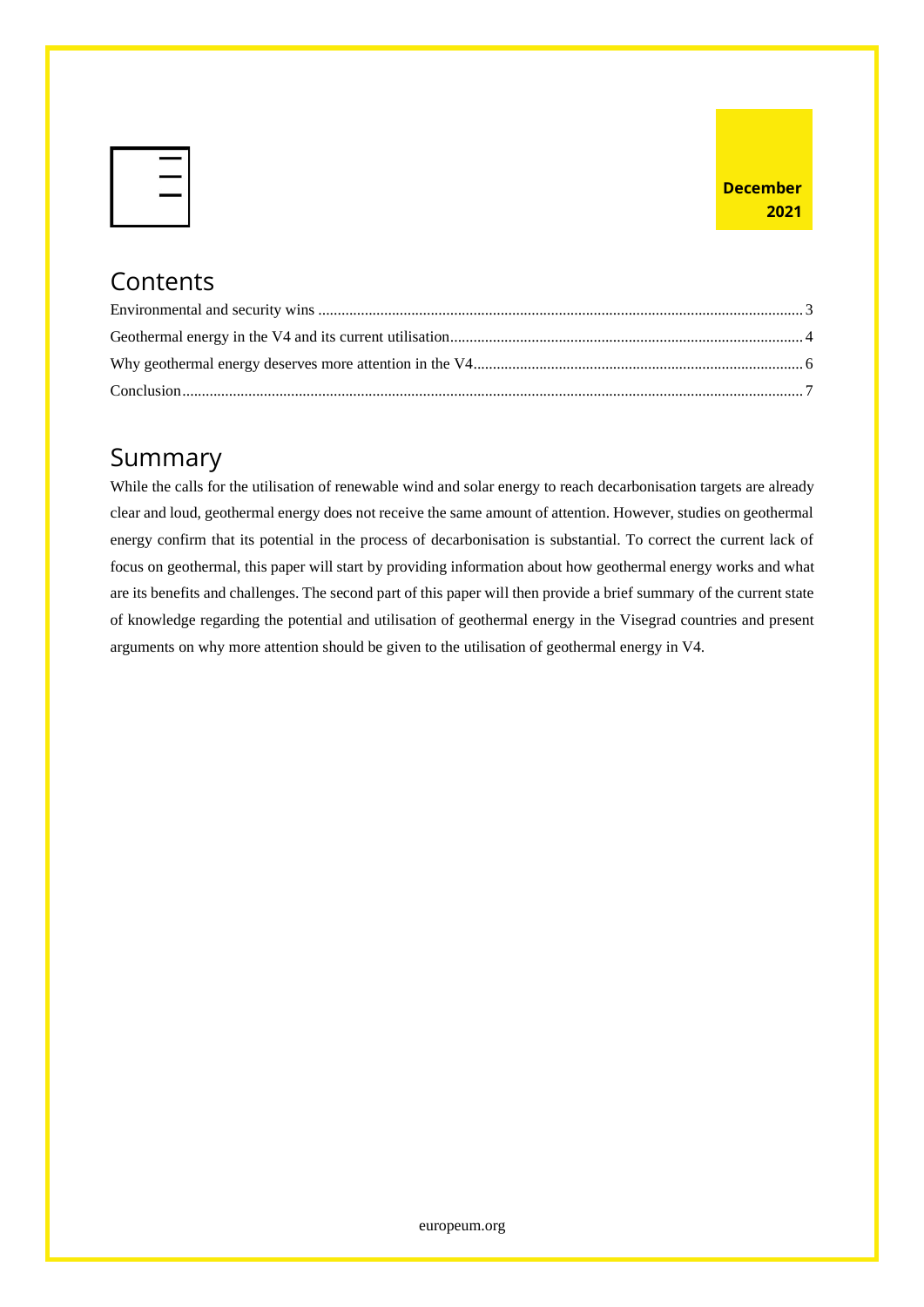# *What is geothermal energy and what are the challenges in its utilisation*

In the simplest terms, geothermal energy can be explained as heat stored within the interior of the Earth that is brought to the surface by water or steam. Geothermal energy can be utilised in various ways and by using different types of technology. The three main ways of utilising geothermal energy are through the use of:

- 1. **heat-pumps** that utilise a constant underground temperature for warming or cooling the air and water in the buildings
- 2. **geothermal district heating & cooling systems** for larger areas or industrial use

3. **geothermal power plants** for producing electricity by turning the turbines with steam.

**December**

**2021**

*Figure 1: Different types of geothermal energy,*  de*veloped by the EGEC.*  Source: *<https://www.egec.org/about/>*

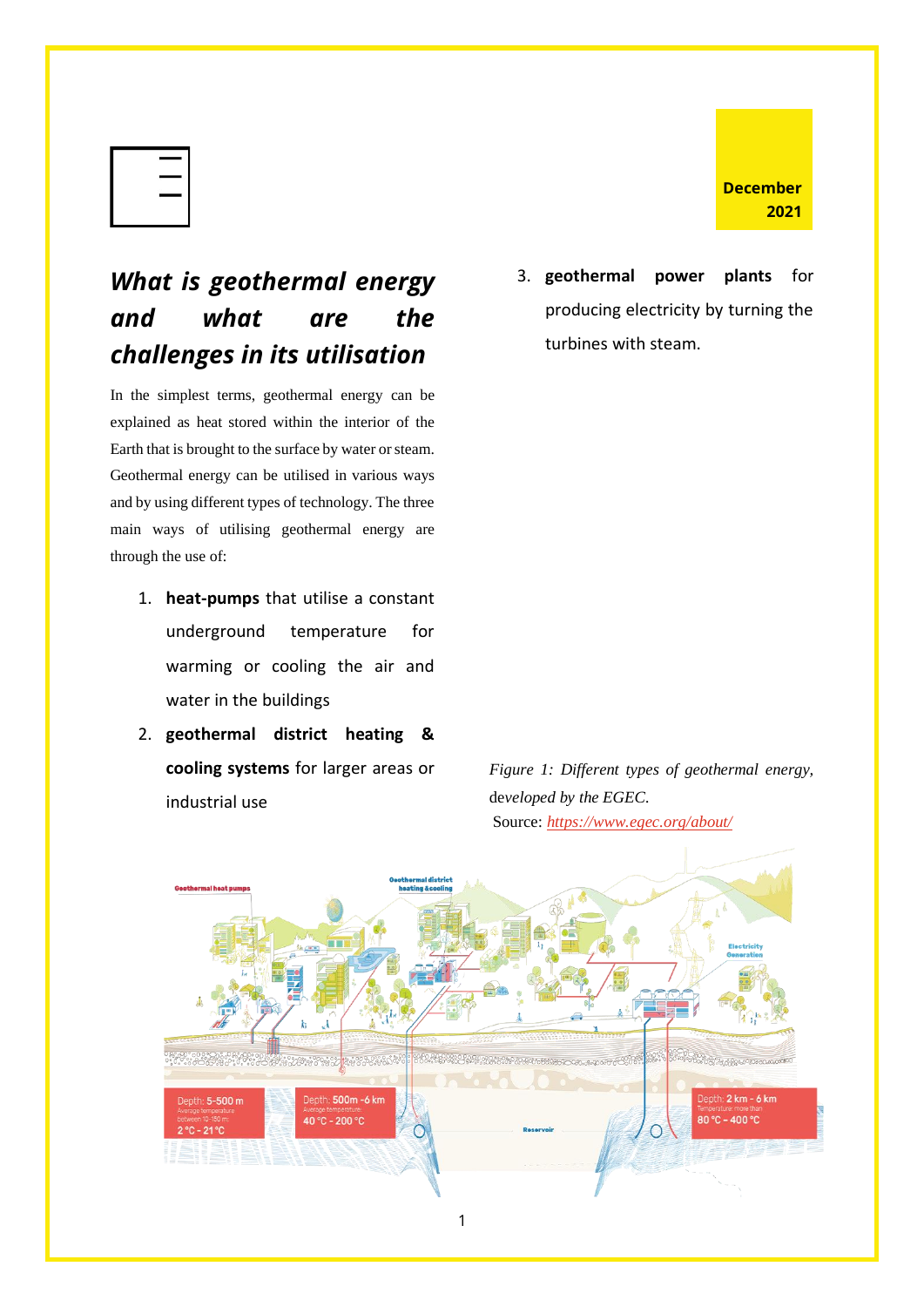A commonly raised argument for disregarding geothermal projects is the limited availability of geothermal resources as localities that are suitable for utilising geothermal heat need to fulfil certain conditions. However, these limitations do not apply to all three ways of utilisation in the same way. Geothermal heat needed for the heat pumps used for the individual buildings is available almost everywhere.<sup>1</sup> Geothermal heat for district heat and cooling (H&C) and industrial use is generally available between 500m-6km deep wells.<sup>2</sup> Traditionally, these locations also have to fill other specific conditions, making only some locations suitable. Regarding geothermal heat for the production of electricity, high temperatures of underground sources are required as well as other specific conditions that can be found only in certain geological locations, making suitable locations for geothermal power plants limited.<sup>2</sup>

The second common argument against the utilisation of geothermal energy is the cost of such projects, as the initial costs for all three utilisation ways are generally higher than for the projects designed to use fossil fuels, solar or wind energy. The projects designed for providing geothermal electricity can also pose a financial risk due to the need for confirming the area's heat capacity by the initial drilling. On the other hand, the report on average levelized costs of energy shows that geothermal energy is 'at the lower end of the fossil-fuel cost range'.<sup>3</sup> A study from France concludes that the cost of geothermal district heating and cooling (GDH) is cheaper than gas.<sup>4</sup> Moreover, utilising geothermal heat pumps requires minimal maintenance and delivers higher energy efficiency than air-source heat pumps.<sup>5,6</sup> When compared with other renewable energy sources, geothermal energy is considered a competitive option.<sup>7</sup> Lastly, the operating costs of geothermal projects are generally lower, and this can result in some geothermal projects being the

As the technology connected to drilling and finding suitable locations is improving, the cost of geothermal projects and accompanying financial risks are expected to decrease. Moreover, the technological developments related to geothermal energy are making more locations suitable for all three uses. For instance, recent years have seen

cheapest source of energy in the long term.<sup>2,8</sup>

<sup>1</sup> Joint Research Centre. *Geothermal Energy:Technology Development Report 2020.*; 2020. doi: [10.2760/16847](http://dx.doi.org/10.2760/16847)

<sup>2</sup> EGEC. *Geothermal energy: the bedrock of energy transition.* https://www.egec.org/media-publications/new-egecs-brochure-

geothermal-energy-the-bedrock-of-energy-transition/ 3 IRENA. *Renewable Power Generation Costs in 2020*.; 2021. https://www.irena.org/-

<sup>/</sup>media/Files/IRENA/Agency/Publication/2021/Jun/IRENA\_Pow er\_Generation\_Costs\_2020.pdf

<sup>4</sup> Richter A. Yes, geothermal energy is cheaper (and cleaner) than gas - study from France. *Think Geoenergy*. https://www.thinkgeoenergy.com/yes-geothermal-energy-ischeaper-and-cleaner-than-gas-so-a-study-for-france/. Published October 16, 2020.

<sup>5</sup> Gaur AS, Fitiwi DZ, Curtis J. Heat pumps and our low-carbon future: A comprehensive review. *Energy Research & Social Science*. 2021; doi:10.1016/J.ERSS.2020.101764

<sup>6</sup> Gheysari AF, Holländer HM, Maghoul P, Shalaby A. Sustainability, climate resiliency, and mitigation capacity of geothermal heat pump systems in cold regions. *Geothermics*. 2021; doi:10.1016/J.GEOTHERMICS.2020.101979

<sup>7</sup> IRENA, IDB, GGA. *Geothermal: The solution underneath.*  2021. https://www.globalgeothermalalliance.org/- /media/Files/IRENA/GGA/Publications/Geothermal---The-Solution-Underneath.pdf 8

IRENA, *Geothermal Power.*  https://www.irena.org/costs/Power-Generation-Costs/Geothermal-Power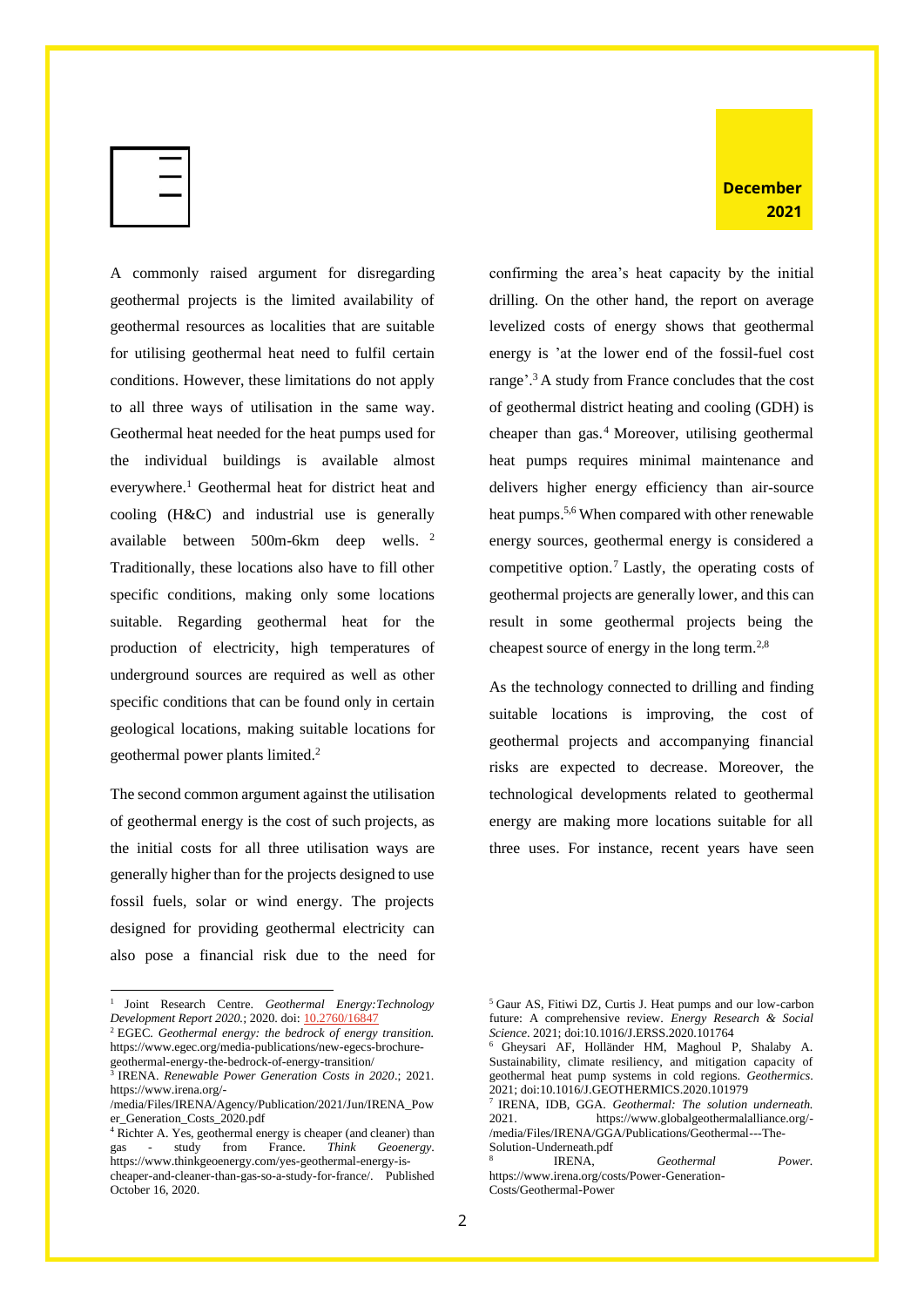

improvement in the drilling technologies,<sup>9</sup> in the technologies used for localising existing resources,<sup>10</sup> as well as in the designs of the heat pumps and power plants.<sup>11</sup> Although the localities for the utilisation of geothermal energy continue to be dependent on certain conditions, the potential of geothermal energy in providing electricity and H&C is considerable<sup>1</sup>, and with technological progress, new and cheaper possibilities for its utilisation are opening.

### <span id="page-4-0"></span>Environmental and security wins

While specific challenges and trade-offs of geothermal energy have to be taken into consideration, its environmental and security benefits are clear and compelling. Geothermal heat is considered a renewable source of energy, as the higher temperatures produced under the Earth's surface are continuously supplied by Earth's core. Regarding land use, geothermal energy requires less land usage than power plants utilising fossil fuels or solar energy.<sup>12</sup> A common concern related to geothermal energy is its impact on underground water sources and the increased risk of seismic activity or landslides. However, the existing studies on potential environmental impacts of geothermal projects conclude that the probability of induced seismicity that would be noticeable or cause negative implications are 'low'.<sup>13</sup> Concerning contamination of groundwater, the potential of geothermal power plants to contaminate groundwater is also low when adequate measures are in place.  $14$  While certain precautions have to be made to answer these risks, the management measures to control them are well developed, and with the improvements in existing technologies, they can be further minimised. 4,11

Geothermal energy can also significantly contribute to the decarbonisation process. <sup>15</sup> The range of produced air emissions depends on the type of technology used for utilising geothermal energy, but in all cases, the emissions from the use of geothermal heat are substantially lower than from burning fossil fuels.4,11, <sup>16</sup> A comparison of gas emissions from different types of power plants during their lifecycle concludes that geothermal power plants generally produce  $CO<sub>2</sub>$  emissions lower by a 'factor of 10

<sup>9</sup> Richter A. Lower cost drilling technology to increase geothermal productivity. *Think Geoenergy. https://www.thinkgeoenergy.com/lower-cost-drilling-technologyto-increase-geothermal-productivity/* Published March 1, 2021. <sup>10</sup> Richter A. New exploration method to localise potential drilling

sites for geothermal energy development. *Think Geoenergy. https://www.thinkgeoenergy.com/new-exploration-method-tolocalise-potential-drilling-sites-for-geothermal-energydevelopment/.* Published November 14, 2019.

<sup>&</sup>lt;sup>11</sup> Gumbau A. 'Closed-loop' technology brings promise of geothermal anywhere. *Euractiv*. https://www.euractiv.com/section/energy/news/closed-looptechnology-brings-promise-of-geothermal-anywhere/. Published October 25, 2021.

<sup>&</sup>lt;sup>12</sup> Soltani M, Moradi Kashkooli F, Souri M, et al. Environmental, economic, and social impacts of geothermal energy systems. *Renewable and Sustainable Energy Reviews*. 2021. doi:10.1016/J.RSER.2021.110750

<sup>13</sup> Chen, S., Zhang, Q., Andrews-Speed, P., & Mclellan, B. Quantitative assessment of the environmental risks of geothermal energy: A review. *Journal of Environmental Management,* 2020; 276, 111287.

<sup>14</sup> Bošnjaković, M., Stojkov, M., & Jurjević, M. (2019). Environmental impact of geothermal power plants. *Tehnički vjesnik*, 2019; 26(5), 1515-1522.

<sup>&</sup>lt;sup>15</sup> Yousefi H, Abbaspour A, Seraj H. The Role of Geothermal Energy Development on CO2 Emission by 2030. *PROCEEDINGS, 44th Workshop on Geothermal Reservoir Engineering.* February 11-13, 2019. https://pangea.stanford.edu/ERE/pdf/IGAstandard/SGW/2019/Y ousefi1.pdf

<sup>&</sup>lt;sup>16</sup> Zhang R, Wang G, Shen X, et al. Is geothermal heating environmentally superior than coal fired heating in China? *Renewable and Sustainable Energy Reviews.* 2020; doi:10.1016/J.RSER.2020.110014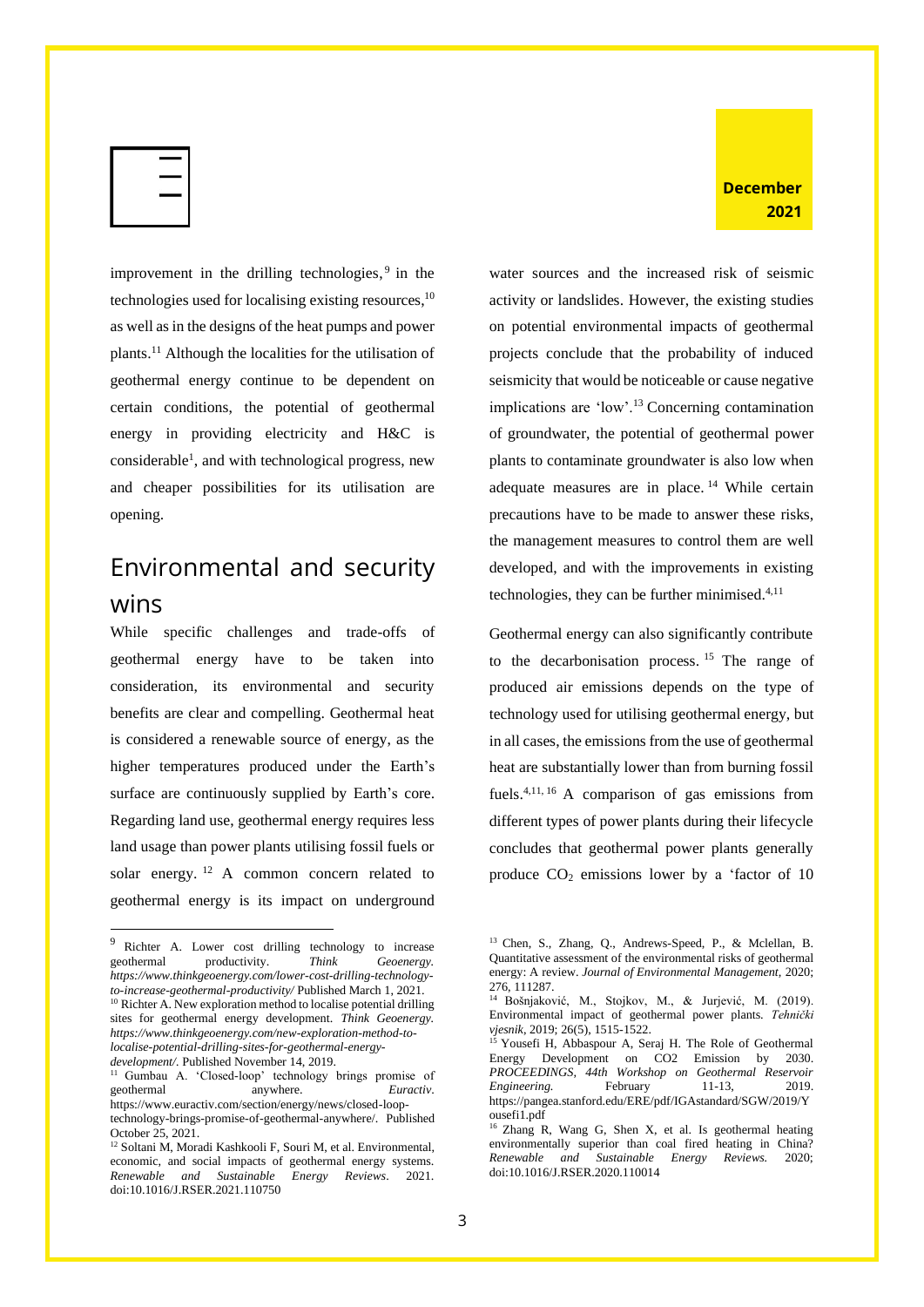

times against gas-fired and 20 times against oil and coal-powered generation'.<sup>11(p2)</sup> Moreover, the more recent designs of geothermal binary plants are built as closed systems and for this reason, they do not produce any emissions.<sup>17</sup> Lastly, geothermal energy has many different uses as it is the only renewable energy that can be used in the electricity, H&C and transport sectors. <sup>2</sup> Geothermal potential for decarbonising the H&C sector is especially intriguing as this type of energy is generally more available, and currently, heating of water and air is responsible for 79% of the total energy used by the EU households. 18

In comparison to other renewable sources of energy, an unquestionable advantage of geothermal heat is that it is available 24 hours a day as it is not dependable on weather conditions and less susceptible to droughts or strong winds. <sup>4</sup> Moreover, geothermal heat is a dispatchable source of energy, meaning that its amount can be controlled and adjusted to the current needs of the energy networks without having negative effects on the electricity grids.<sup>19</sup> Adjustability and flexibility of geothermal energy supply are in some cases better than adjustability of natural gas plants, thus providing better services for the existing systems.<sup>4</sup> For this reason, geothermal energy can be utilised without causing disruptions to the system. The undisruptive and local nature of geothermal energy is also beneficial for the energy independence of the countries. By supporting geothermal projects, the energy security of the countries can improve significantly, as it reduces dependency on fossil fuels imports.

**December 2021**

*Figure 2: The geographical distribution of heat within the Earth's crust, developed by GeoELEC.*



Source: [https://ec.europa.eu/jrc/en/news/new](https://ec.europa.eu/jrc/en/news/new-report-analyses-geothermal-energy-sector)[report-analyses-geothermal-energy-sector](https://ec.europa.eu/jrc/en/news/new-report-analyses-geothermal-energy-sector)

# <span id="page-5-0"></span>Geothermal energy in the V4 and its current utilisation

Countries such as Iceland, US or Turkey are known as the places where geothermal resources are plentiful. Although the countries of V4 have fewer geothermal resources, the locations that can be utilised for both geothermal heat as well as power generation are found in all V4 members. For instance,

<sup>&</sup>lt;sup>17</sup> Geothermal Technologies Office. Geothermal Power Plants — Meeting Clean Air Standards. *Department of Energy*. Accessed November 9, 2021. https://www.energy.gov/eere/geothermal/geothermal-powerplants-meeting-clean-air-standards

<sup>&</sup>lt;sup>18</sup> European Commission. Heating and cooling . Energy. Published 2019. Accessed November 9, 2021. https://ec.europa.eu/energy/topics/energy-efficiency/heatingand-cooling\_en

<sup>19</sup> IRENA. Geothermal energy. 2021. https://www.irena.org/geothermal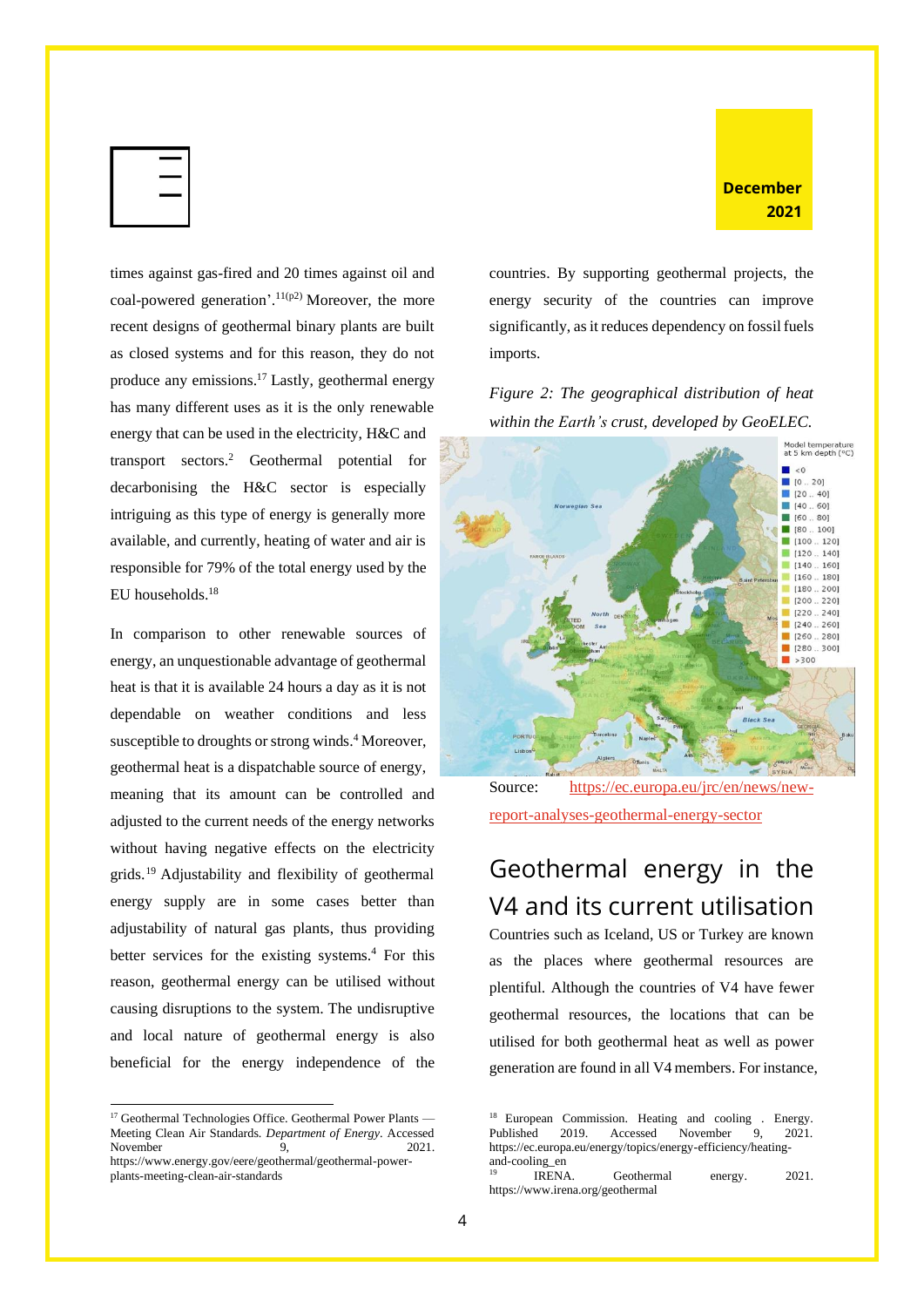

parts of Hungary and Slovakia are located in the area of the Pannonian Basin, which is a locality that is known as a geothermal anomaly in Europe, with higher average temperatures.<sup>20</sup> Currently, **Hungary** is the only country of V4 that has a geothermal power plant connected to the grid.<sup>21</sup> Within the V4, **Hungary** also has the highest number of identified localities for utilisation of geothermal energy and the richest resources.<sup>20</sup> Since 2010, 20 areas have been assessed as a pre-requisite for concessional tendering concerning geothermal electricity generation.<sup>22(p3)</sup> In **Slovakia**, the construction of the first geothermal power plant will start in 2022.<sup>23</sup> The research focused on **Slovakia** also identified other locations that fulfil the conditions for geothermal electricity production, with the best conditions in Trebisov depression and Mukatchevo Basin.<sup>24</sup>

Although the available research shows that the potential of Czechia and Poland for producing geothermal electricity is weaker, locations for potential future employment were also identified. In **Czechia**, two projects have been for a long time planned in northern Bohemia, and improvements in Enhanced Geothermal Systems can open more options.<sup>25</sup> In **Poland**, the most abundant resources are found in Podhale Basin and in the central part of the Polish Lowlands.<sup>26</sup> This list of locations includes resources available at different depths, and it is definitely not an exhaustive one, as, with technological progress, new areas can be discovered or become financially viable.

The potential of the Visegrad group to utilise lowtemperature geothermal energy for their heating needs is even more significant as V4 countries share a feature of the district heating system as a dominant way of production and distribution of heat in the residential sector. <sup>27</sup> These infrastructures are currently predominately fuelled by fossil fuels and are often in need of reconstruction. For example, DH in Slovakia supplies heat for 1/3 of the population, and as more than half of the existing boilers are older than 20 years, these systems are in need of replacement. 28 (p138)

content/uploads/2019/07/CUR-08-Czech-Republic.pdf

<sup>20</sup> Nádor A, Sebess-Zilahi L, Rotár-Szalkai Á, Gulyás Á, Markovic T. New methods of geothermal potential assessment in the Pannonian basin. Netherlands Journal of Geosciences. 2019;98. doi:10.1017/NJG.2019.7

<sup>&</sup>lt;sup>21</sup> Richter A. First geothermal heat and power plant of Hungary connected to gridhttps://www.thinkgeoenergy.com/firstgeothermal-heat-and-power-plant-of-hungary-starts-operation/ Published November 17, 2017.

<sup>22</sup> Nádor A, Kujbus A, Tóth A. Geothermal Energy Use, Country Update for Hungary. Published online 2019. https://europeangeothermalcongress.eu/wp-

content/uploads/2019/07/CUR-14-Hungary.pdf

<sup>23</sup> First geothermal power plant in Slovakia, *Slovak Spectator*. Published March 31, 2021. https://spectator.sme.sk/c/22629052/first-geothermal-powerplant-in-slovakia.html

<sup>24</sup> Majcin D, Král M, Bilčík D, Šujan M, Vranovská A. Deep geothermal sources for electricity production in Slovakia: thermal conditions. *Contributions to Geophysics and Geodesy.* 2017;47(1):1-22. doi:10.1515/CONGEO-2017-0001

<sup>25</sup> Dědeček P, Šafanda J, Tym A. Geothermal Energy Use, Country Update for Czech Republic. Published online 2019. https://europeangeothermalcongress.eu/wp-

<sup>&</sup>lt;sup>26</sup> Sowizdzal A. Geothermal energy resources in Poland -Overview of the current state of knowledge. *Renewable and Sustainable Energy Reviews.* 2018;82:4020-4027. doi:10.1016/J.RSER.2017.10.070

<sup>27</sup> Váhovský Jakub, Abraham Milan. Evaluation of District Heating Systems Status in Countries of Visegrad Group. *Advances in Thermal Processes and Energy Transformation*. 2018;1:70-73. https://www.iea.org/publications/freepublications/ <sup>28</sup> International Energy Agency. ENERGY POLICIES OF IEA COUNTRIES Slovak Republic 2018 Review. Published online 2018.

https://www.connaissancedesenergies.org/sites/default/files/pdfactualites/energy\_policies\_of\_iea\_countries\_slovak\_republic\_20 18\_review.pdf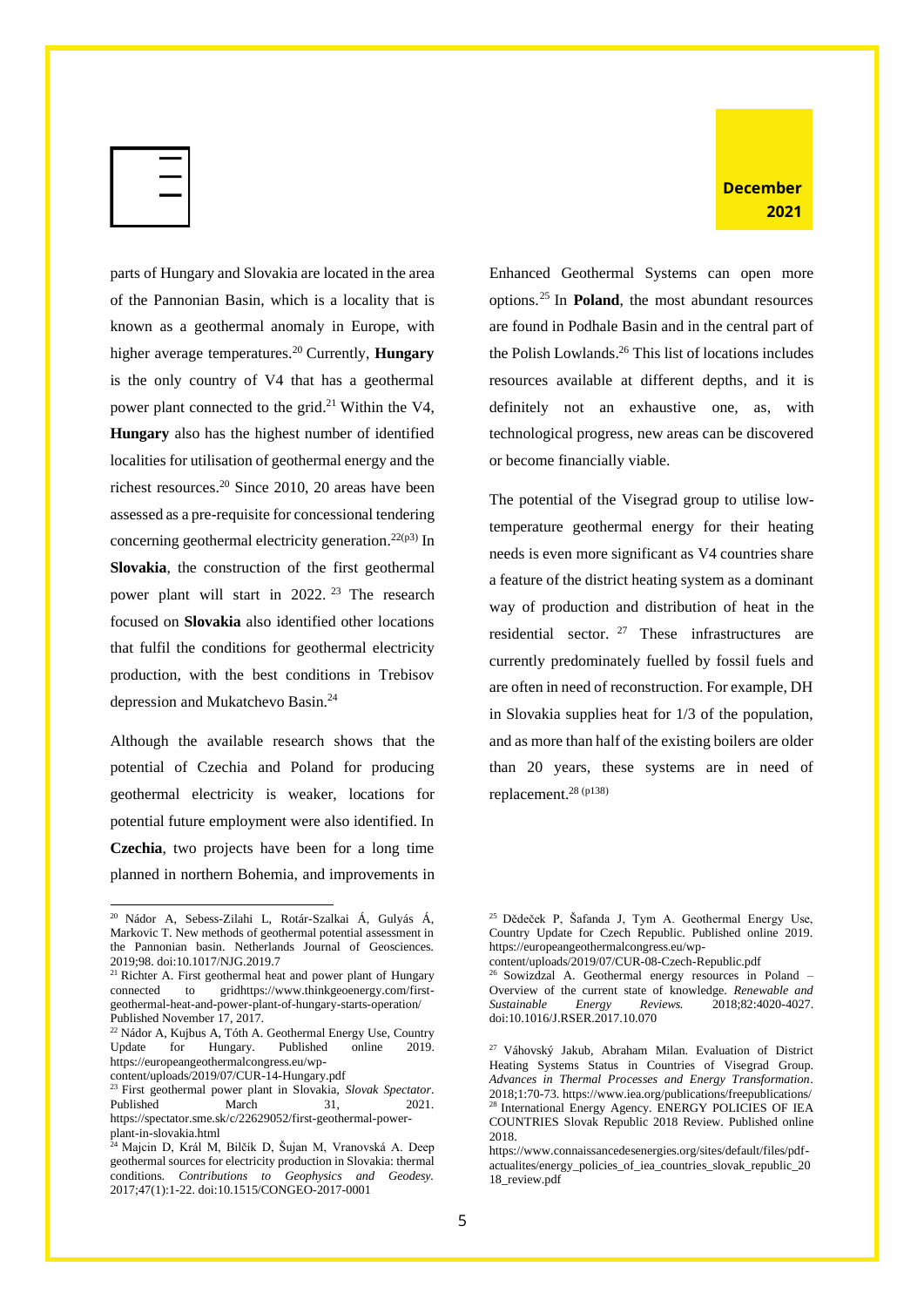

A study of geothermal district heating in Europe from 2014 shows 'a respective potential' for such projects in all V4 countries. <sup>29</sup> (p19) The study calculates that in **Czechia**, about 10% of the population could be reached with GDH at the depth to up to 2km, which is a depth already achievable with existing technologies from 2014.<sup>28</sup> Currently, the Czech city of Litoměřice is planning to transform its heating and electricity systems with geothermal energy and as a part of the project, the deepest geothermal borehole in Central Europe was drilled in this town in 2020.<sup>30</sup> In **Hungary**, 23 cities utilise GDH. <sup>21</sup> Hungary's potential with GDH is, however, much higher as around 90% of its population could be reached

with this system.<sup>27</sup> In **Poland**, six GDH are currently operating $31$ , but again, the potential of utilising GDH is higher as at least 10% of the population could be reached with GDH.<sup>27</sup> Four **Slovak** cities currently utilise GDH to different extents. <sup>32</sup> The already mentioned study estimates that at least 50% of the population can be reached with GDH. 27 Interestingly, one of the regions where the potential for GDH is substantial is the Nitriansky region, currently known for its coal-mining business (Ibid.).

<sup>29</sup> GeoDH. Developing Geothermal District Heating in Europe.; 2014. http://geodh.eu/wp-content/uploads/2012/07/GeoDH-Report-2014\_web.pdf

*Figure 3: Installed capacity for electricity and district heating in 2019 (MW), developed by EGEC.* 

**December 2021**



**DEEP GEOTHERMAL HEATING AND COOLING (MWTH)** 

ELECTRICITY (MWE) Source: [https://www.egec.org/wp](https://www.egec.org/wp-content/uploads/2020/06/MR19_KeyFindings_new-cover.pdf)content/uploads/2020/06/MR19 KeyFindings ne [w-cover.pdf](https://www.egec.org/wp-content/uploads/2020/06/MR19_KeyFindings_new-cover.pdf)

# <span id="page-7-0"></span>Why geothermal energy deserves more attention in the V4

Returning to the benefits of geothermal energy that were described above, the Visegrad countries share certain conditions that make utilisation of geothermal heat even more advantageous for them. Starting with the potential of geothermal energy to

 $30$  Klusak J. Litoměřice: Two decades of working towards a just transition in the Czech Republic. *Mpower*. https://municipalpower.org/articles/litomerice-two-decades-ofworking-towards-a-just-transition-in-the-czech-republic/. Accessed November 10, 2021.

<sup>31</sup> Kruszewski M. Country Update – Poland . International Geothermal Association. Published August 23, 2018. https://www.geothermal-energy.org/country-update-poland/

<sup>&</sup>lt;sup>32</sup> Fričovský B, Černák R, Marcin D, et al. Geothermal Energy Use, Country Update for Slovakia. Published online 2019:11-14. http://europeangeothermalcongress.eu/wpcontent/uploads/2019/07/CUR-25-Slovakia.pdf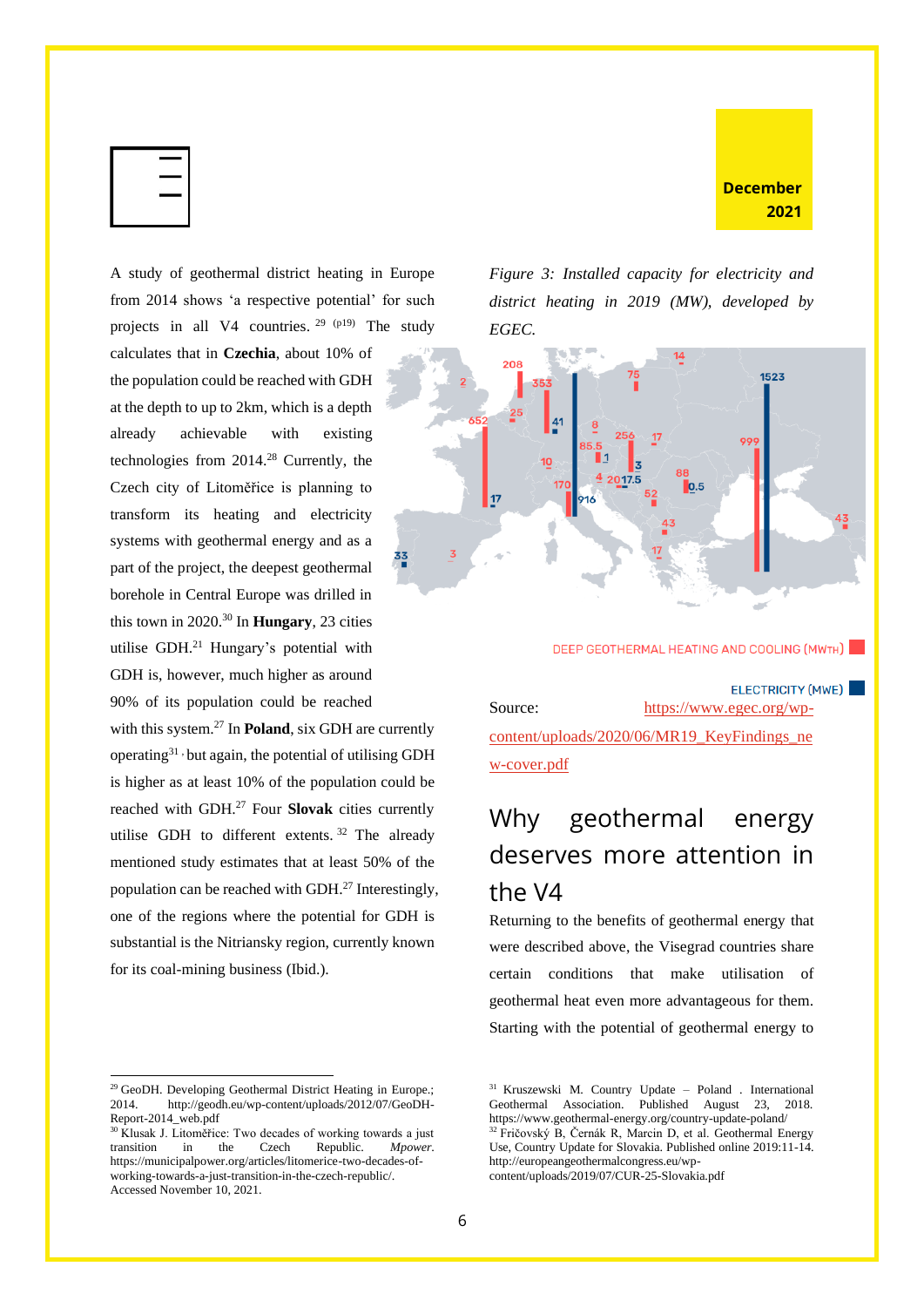

contribute towards the decarbonisation process, all countries of V4 have currently insufficient measures in place to reach the targets set up by the Paris Agreement, with Czechia and Poland planning to continue burning coal after 2030.<sup>33</sup> Although utilising geothermal potential cannot resolve this issue fully, diversifying countries' energy mixes with low-carbon energy that is produced locally and without negative effects on the electricity grids is paramount for the energy transition in the V4.

Another challenge shared by the V4 countries is energy security. Despite the improvements in energy security during recent years, all V4 countries continue to be heavily dependent on the import of natural resources to sustain their energy needs.<sup>34</sup> Although the dependency of the V4 countries differs in extent, all countries of the V4 require large quantities of imported natural gas for their heating needs (Ibid.). Furthermore, different levels of energy poverty continue to be an issue in V4 countries.<sup>35</sup> The local nature of geothermal energy with its nonfluctuating price could aid in both of these issues. With the expected closings of coal mines in the countries, projects that can contribute to generating new employment will also be needed. In this regard, the geothermal industry is considered a job creator,

with the possibility to create 350 000 direct and indirect jobs by 2030.<sup>2</sup>

Lastly, the recent discoveries of large amounts of lithium in a geothermal fluid can become 'a gamechanger' for the geothermal industry.<sup>36</sup> Lithium is currently mined only in Australia and South America, and the process of its mining has serious negative environmental impacts. <sup>37</sup> Extracting lithium from geothermal fluids would not only have minimal environmental impacts but it would also be done locally. With the shift towards electro mobility, demand for lithium is expected to rise significantly. Therefore, although the amounts of lithium will differ in extent, the potential availability of lithium will attract new investors in geothermal energy projects. This new development can be especially significant for the members of the V4, as the automotive sector continues to be an important part of the V4's economies.<sup>38</sup>

#### <span id="page-8-0"></span>Conclusion

The main purpose of this paper was to highlight the need for paying more attention to geothermal energy in the Visegrad group. The first part of this paper discussed the different ways of utilisation, current challenges as well as benefits of utilising geothermal

<sup>33</sup> Kochanek E. The Energy Transition in the Visegrad Group Countries. *Energies 2021, Vol 14,* 2021;14(8):2212. doi:10.3390/EN14082212

<sup>&</sup>lt;sup>34</sup> Godzisz K, Dzikuć M. Energy Security Of The Visegrad Group Countries In The Context Of Low-Carbon Development. In: *ECONOMIC SAFETY OF THE ENVIRONMENT*. Polish Academy of Sciences; 2020:148-160. https://www.researchgate.net/publication/349081208

<sup>&</sup>lt;sup>35</sup> Brodny J, Tutak M. The comparative assessment of sustainable energy security in the Visegrad countries. A 10-year perspective. *Journal of Cleaner Production*. 2021; doi:10.1016/J.JCLEPRO.2021.128427

<sup>&</sup>lt;sup>36</sup> Taylor K. 'Game-changer' for geothermal energy as UK plant unlocks vast supply of lithium. *Euractiv*.

https://www.euractiv.com/section/energy/news/game-changerfor-geothermal-energy-as-uk-plant-unlocks-vast-supply-oflithium/. Published 2021.

<sup>37</sup> Richter A. Record levels of lithium in geothermal water at United Downs project. *ThinkGeoenergy*. https://www.thinkgeoenergy.com/record-levels-of-lithium-ingeothermal-water-at-united-downs-project/. Published August 12, 2021.

<sup>38</sup> Dębkowska Katarzyna, Ambroziak Łukasz, Czernicki Łukasz, Kłosiewicz-Górecka Urszula, Kutwa Krzysztof, Ważniewski Piotr. *The Automotive Industry in the Visegrad Group Countries*.; 2019. https://pie.net.pl/wp-content/uploads/2019/08/PIE-Raport\_Automotive.pdf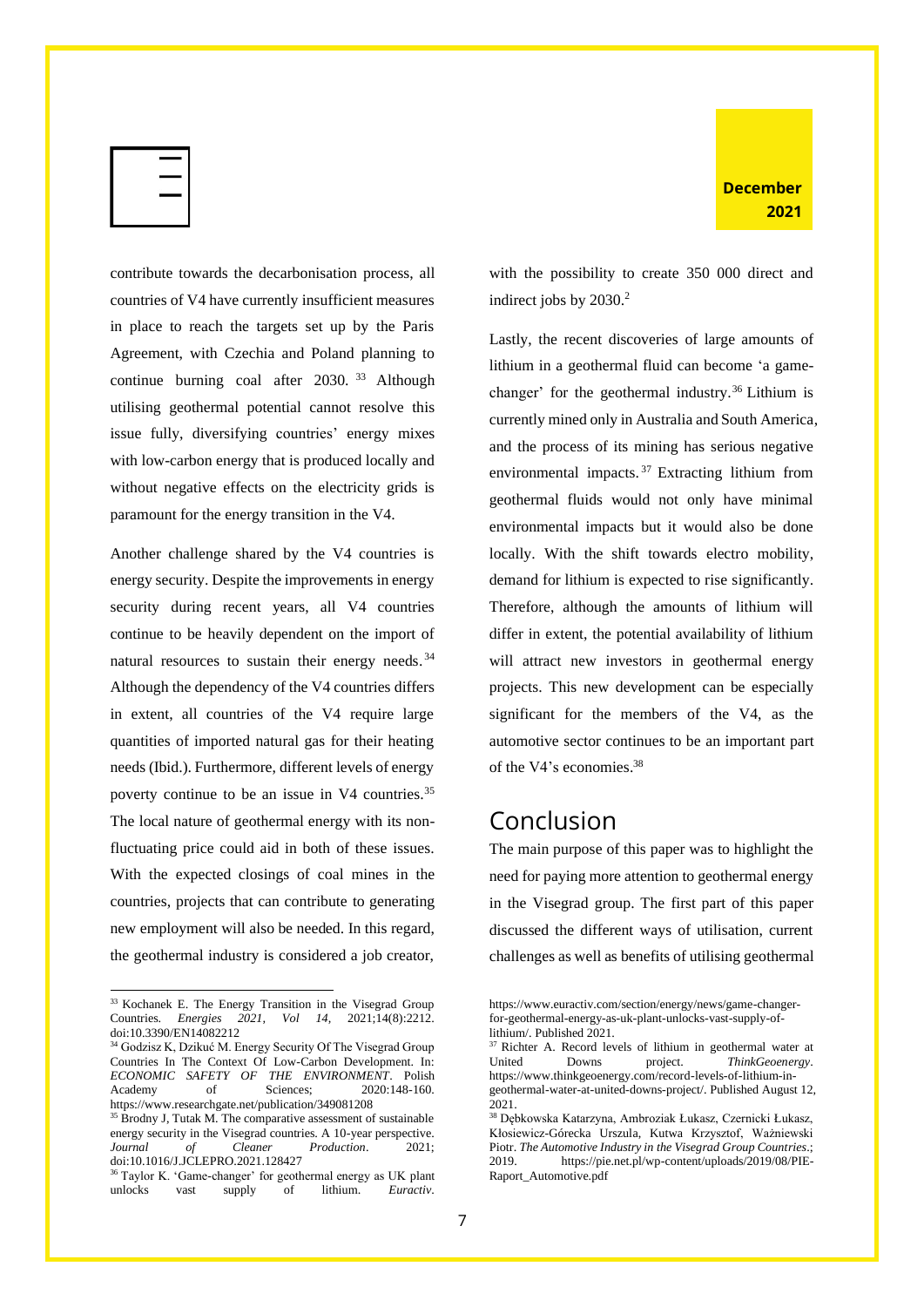energy for electricity and heat production. Although geothermal energy continues to be limited to specific locations and financing the initial phase of geothermal projects can still pose risks, its environmental and security benefits are substantial. Geothermal energy can contribute towards the decarbonisation process as well as improve energy security in the countries. As shown in this paper, the Visegrad group has a large potential for utilising geothermal energy, especially in district heating systems. Nevertheless, this potential is not fully realized. Taking into consideration the current circumstances of the V4 regarding the decarbonisation process, energy security and the importance of the automobile industry for their economies, geothermal energy should become a much stronger topic of interest in this group.